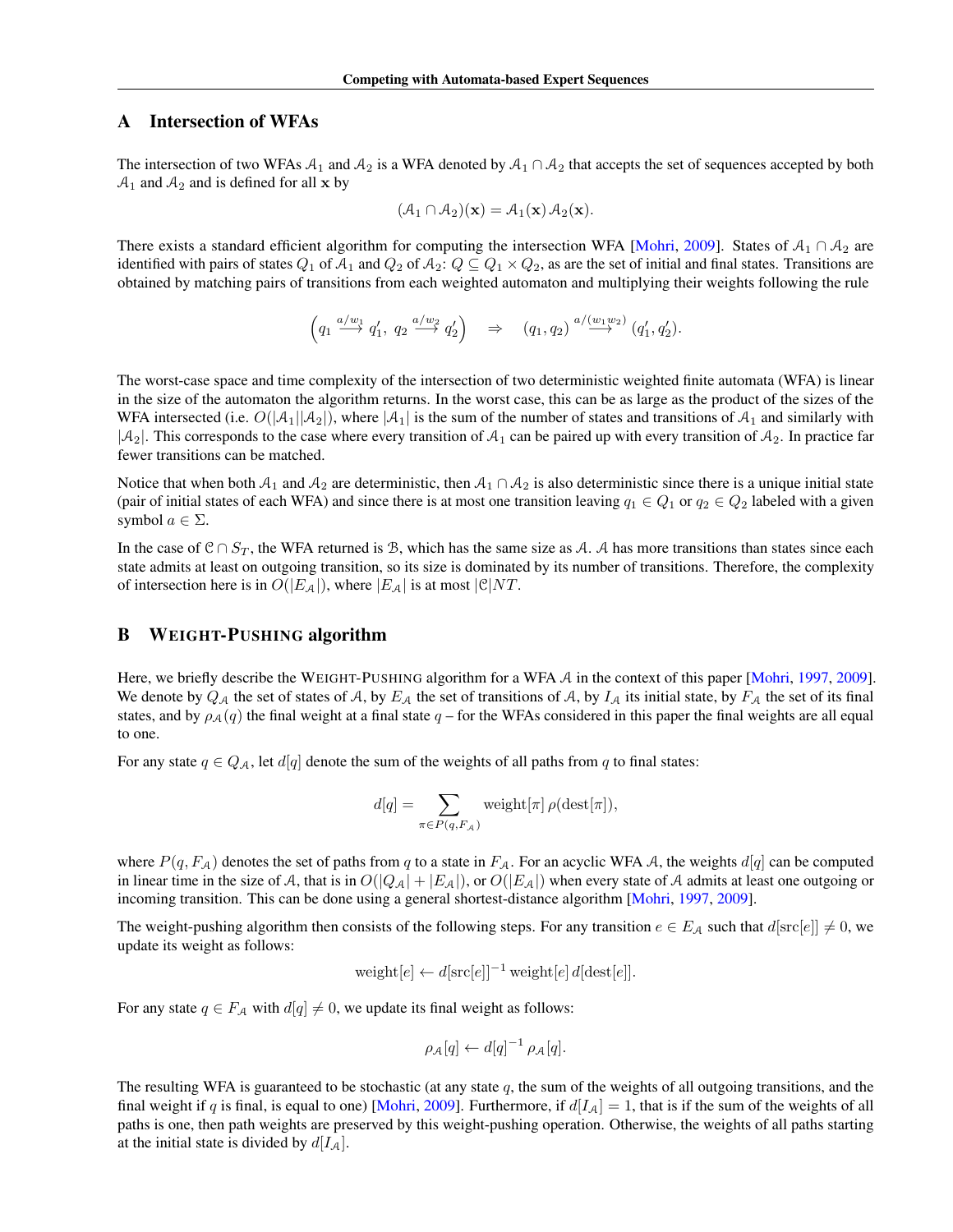# C Proof of Theorem 1

**Theorem 1.** Let q denote the probability distribution defined by  $\mathcal{C}_T = \mathcal{C} \cap \mathcal{S}_T$  and let K denote the number of accepting *paths of*  $C_T$ *. Then, the following upper bound holds for the weighted regret of AWM:* 

$$
\mathrm{Reg}_{T}(\mathrm{AWM}, \mathcal{C}) \leq \frac{\eta T}{8} + \frac{1}{\eta} \log \left[ K^{\eta} \sum_{\mathbf{x} \in \Sigma^{T}} \mathbf{q}[\mathbf{x}]^{\eta} \right] \leq \frac{\eta T}{8} + \frac{1}{\eta} \log K.
$$

*Furthermore, when*  $K \geq 2$ *, for any*  $T > 0$ *, there exists*  $\eta^* > 0$ *, decreasing function of*  $T$ *, such that:* 

$$
\mathrm{Reg}_T(\mathrm{AWM},\mathcal{C}) \leq \sqrt{\frac{TH_{\eta^*}(\mathsf{q})}{2}} - H_{\eta^*}(\mathsf{q}) + \log K,
$$

*where*  $H_{\eta}(\mathsf{q}) = \frac{1}{1-\eta} \log \left( \sum_{\mathbf{x} \in \Sigma^{T}} \mathsf{q}[\mathbf{x}] \right)$  is the  $\eta$ -Rényi entropy of  $\mathsf{q}$ . The unweighted regret of AWM can be upper-bounded *as follows:*

$$
\mathrm{Reg}_T^0(\mathrm{AWM}, \mathcal{C}) \leq \frac{\eta T}{8} + \frac{1}{\eta} \log K.
$$

*Proof.* We will use a standard potential-based argument. For any  $t \ge 1$  and sequence  $\mathbf{x} \in \Sigma^{T}$ , let  $w_t[\mathbf{x}]$  denote the sequence weight defining  $q_t$  via normalization,  $q_t[\mathbf{x}] = \frac{w_t[\mathbf{x}]}{\sum_{\mathbf{x}} w_t[\mathbf{x}]}$ , that is  $w_1[\mathbf{x}] = q[\mathbf{x}]^{\eta}$  and, for  $t \geq 2$ ,  $w_t[\mathbf{x}] = w_1[\mathbf{x}]e^{-\eta \sum_{s=1}^{t-1} l_s[\mathbf{x}[s]]}$ . Let  $\Phi_t$  be the potential defined by  $\Phi_t = \log\left(\sum_{\mathbf{x}}^{\infty} w_t[\mathbf{x}]\right)$  for  $t \geq 1$ . Then, by Hoeffding's inequality, we can write

$$
\Phi_{t+1} - \Phi_t = \log \left[ \frac{\sum_{\mathbf{x}} w_t[\mathbf{x}] e^{-\eta l_t[\mathbf{x}[t]]}}{\sum_{\mathbf{x}} w_t[\mathbf{x}]} \right]
$$
  
\n
$$
= \log \left[ \mathbb{E}_{\mathbf{x} \sim \mathbf{q}_t} \left[ e^{-\eta l_t[\mathbf{x}[t]]} \right] \right]
$$
  
\n
$$
\leq -\eta \mathbb{E}_{\mathbf{x} \sim \mathbf{q}_t} \left[ l_t[\mathbf{x}[t]] \right] + \frac{\eta^2}{8} = -\eta \mathbb{E}_{\mathbf{q} \sim \mathbf{p}_t} \left[ l_t[a] \right] + \frac{\eta^2}{8}.
$$

Summing up these inequalities over  $t \in [1, T]$  results in the following upper bound:

$$
\Phi_{T+1} - \Phi_1 \leq -\eta \sum_{t=1}^T \mathbb{E}_{a \sim p_t} [l_t[a]] + \frac{\eta^2 T}{8}.
$$

We can straightforwardly derive a lower bound for the same quantity for any sequence  $x_0 \in \Sigma^T$ :

$$
\Phi_{T+1} - \Phi_1 = \log \Big[ \sum_{\mathbf{x}} w_{T+1}[\mathbf{x}] \Big] - \log \Big[ \sum_{\mathbf{x}} w_1[\mathbf{x}] \Big]
$$
  
\n
$$
\geq \log[w_{T+1}[\mathbf{x}_0]] - \log \Big[ \sum_{\mathbf{x}} w_1[\mathbf{x}] \Big]
$$
  
\n
$$
= -\eta \sum_{t=1}^T l_t[\mathbf{x}_0[t]] + \log[\mathsf{q}[\mathbf{x}_0]^{\eta}] - \log \Big[ \sum_{\mathbf{x}} \mathsf{q}[\mathbf{x}]^{\eta} \Big].
$$

Comparing the upper and lower bounds gives

$$
-\eta \sum_{t=1}^T l_t[\mathbf{x}_0[t]] + \log[\mathbf{q}[\mathbf{x}_0]^\eta] - \log\Big[\sum_{\mathbf{x}} \mathbf{q}[\mathbf{x}]^\eta\Big] \le -\eta \sum_{t=1}^T \mathop{\mathbb{E}}_{a \sim \mathbf{p}_t} [l_t[a]] + \frac{\eta^2 T}{8},
$$

which can be rearranged as

$$
\sum_{t=1}^T \mathop{\mathbb{E}}_{a \sim p_t} [l_t[a]] - \sum_{t=1}^T l_t[\mathbf{x}_0[t]] \le \frac{\eta T}{8} - \log[\mathsf{q}[\mathbf{x}_0]] + \frac{1}{\eta} \log \Big[ \sum_{\mathbf{x}} \mathsf{q}[\mathbf{x}]^{\eta} \Big]
$$

$$
\Leftrightarrow \sum_{t=1}^T \mathop{\mathbb{E}}_{a \sim p_t} [l_t[a]] - \sum_{t=1}^T l_t[\mathbf{x}_0[t]] + \log[K\mathsf{q}[\mathbf{x}_0]] \le \frac{\eta T}{8} + \frac{1}{\eta} \log \Big[ K^{\eta} \sum_{\mathbf{x}} \mathsf{q}[\mathbf{x}]^{\eta} \Big].
$$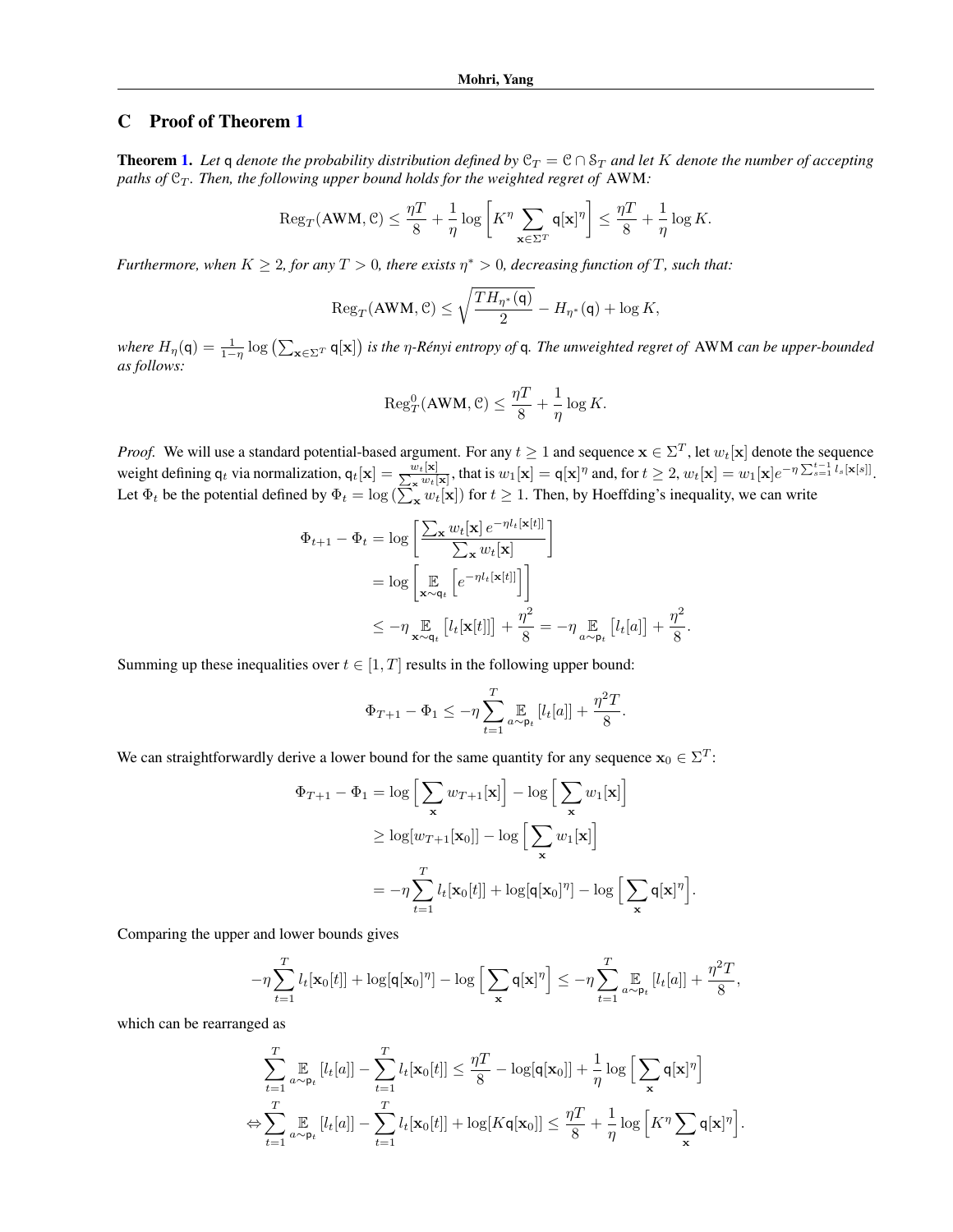Since the inequality holds for any sequence  $x_0 \in \Sigma^T$ , it implies the following upper bound on the weighted regret:

$$
\mathrm{Reg}_T \leq \frac{\eta T}{8} + \frac{1}{\eta} \log \left[ K^{\eta} \sum_{\mathbf{x}} \mathbf{q}[\mathbf{x}]^{\eta} \right].
$$

By Jensen's inequality, the inequality  $\frac{1}{K} \sum_{\mathbf{x}} q[\mathbf{x}]^\eta \le \left(\frac{1}{K} \sum_{\mathbf{x}} q[\mathbf{x}]\right)^\eta = \frac{1}{K^\eta}$  holds for  $\eta \in (0, 1)$ . This implies the following general upper bounds on the weighted regret:

$$
\operatorname{Reg}_T \le \frac{\eta T}{8} + \frac{1}{\eta} \log K.
$$

The weighted regret can also be upper bounded in terms of the Rényi entropy. Observe that

$$
\frac{\eta T}{8} + \frac{1}{\eta} \log \left[ K^{\eta} \sum_{\mathbf{x}} \mathbf{q}[\mathbf{x}]^{\eta} \right] = \frac{\eta T}{8} + \frac{1 - \eta}{\eta} H_{\eta}(\mathbf{q}) + \log K.
$$

 $\eta \mapsto H_\eta(\mathsf{q})$  is known to be a non-increasing function (see e.g. [Van Erven and Harremos, 2014]). It follows that  $\eta \mapsto \frac{\eta}{\sqrt{H_s}}$  $H_{\eta}(\mathsf{q})$ is an increasing function that increases at least linearly. If we assume that q is supported on more than a single sequence, then, we have  $H_0(q) > 0$ . Thus, for any T, there exists a unique  $\eta^*$  such that  $\frac{\eta^*}{\sqrt{H_{\eta^*}(q)}} = \sqrt{\frac{8}{T}}$ . Furthermore, for  $\eta \le \eta^*$ , the following inequality holds:  $\frac{\eta}{\sqrt{H_{\eta}(q)}} \leq$  $\sqrt{\frac{8}{T}}$ . Thus, we can write

$$
\frac{\eta T}{8} + \frac{1}{\eta} \log \left[ K^{\eta} \sum_{\mathbf{x}} \mathsf{q}[\mathbf{x}]^{\eta} \right] \le \inf_{\eta \le \eta^*} \frac{\eta T}{8} + \frac{1}{\eta} H_{\eta}(\mathsf{q}) - H_{\eta}(\mathsf{q}) + \log K
$$

$$
\le \sqrt{\frac{T H_{\eta^*}(\mathsf{q})}{2}} - H_{\eta^*}(\mathsf{q}) + \log K.
$$

The upper bound on the unweighted regret is obtained straightforwardly from the previous derivations using  $q[x] = \frac{1}{K}$ .

Note that when the losses are *mixing*, we can also derive better constant-in-time regret guarantees by avoiding the use of Hoeffding's inequality.

## D Proof of Theorem 2

**Theorem 2.** The weighted regret of the AWM algorithm with respect to the WFA C when run with  $\hat{e}_T$  instead of  $C_T$  can be *upper bounded as follows:*

$$
\mathrm{Reg}_{T}(\mathcal{A}, \mathcal{C}) \leq \frac{\eta T}{8} + \frac{1}{\eta} \log \left[ K^{\eta} \sum_{\mathbf{x}} \widehat{\mathsf{q}}[\mathbf{x}]^{\eta} \right] + D_{\infty}(\mathsf{q} \| \widehat{\mathsf{q}}) \leq \frac{\eta T}{8} + \frac{1}{\eta} \log K + D_{\infty}(\mathsf{q} \| \widehat{\mathsf{q}}).
$$

*Its unweighted regret can be upper bounded as follows:*

$$
\mathrm{Reg}_T^0(\mathcal{A},\mathcal{C})\leq \max_{\mathcal{C}(\mathbf{x})>0}\frac{\eta T}{8}+\frac{1}{\eta}\log\left[\frac{1}{\mathsf{q}[\mathbf{x}]}\right]+\frac{1}{\eta}D_\infty(\mathsf{q}\|\widehat{\mathsf{q}}).
$$

*Proof.* By Theorem 1 (and its proof), for any sequence  $x_0 \in \Sigma^T$ , the following upper bound holds for the cumulative loss of AWM run with  $\hat{\mathcal{C}}_T$ :

$$
\sum_{t=1}^T \mathsf{p}_t \cdot \mathbf{l}_t - \sum_{t=1}^T l_t[\mathbf{x}_0[t]] + \log[\widehat{\mathsf{q}}[\mathbf{x}_0]] \le \frac{\eta T}{8} + \frac{1}{\eta} \log \Big[ \sum_{\mathbf{x}} \widehat{\mathsf{q}}[\mathbf{x}]^{\eta} \Big].
$$

Thus, for any sequence  $x_0 \in \Sigma^T$  accepted by  $\mathcal{C}_T$ , we can write

$$
\sum_{t=1}^T \mathsf{p}_t \cdot \mathbf{l}_t - \sum_{t=1}^T l_t[\mathbf{x}_0[t]] + \log[\mathsf{q}[\mathbf{x}_0]K] \leq \frac{\eta T}{8} + \frac{1}{\eta} \log \left[ K^{\eta} \sum_{\mathbf{x}} \widehat{\mathsf{q}}[\mathbf{x}]^{\eta} \right] + \log \left[ \frac{\mathsf{q}[\mathbf{x}_0]}{\widehat{\mathsf{q}}[\mathbf{x}_0]} \right],
$$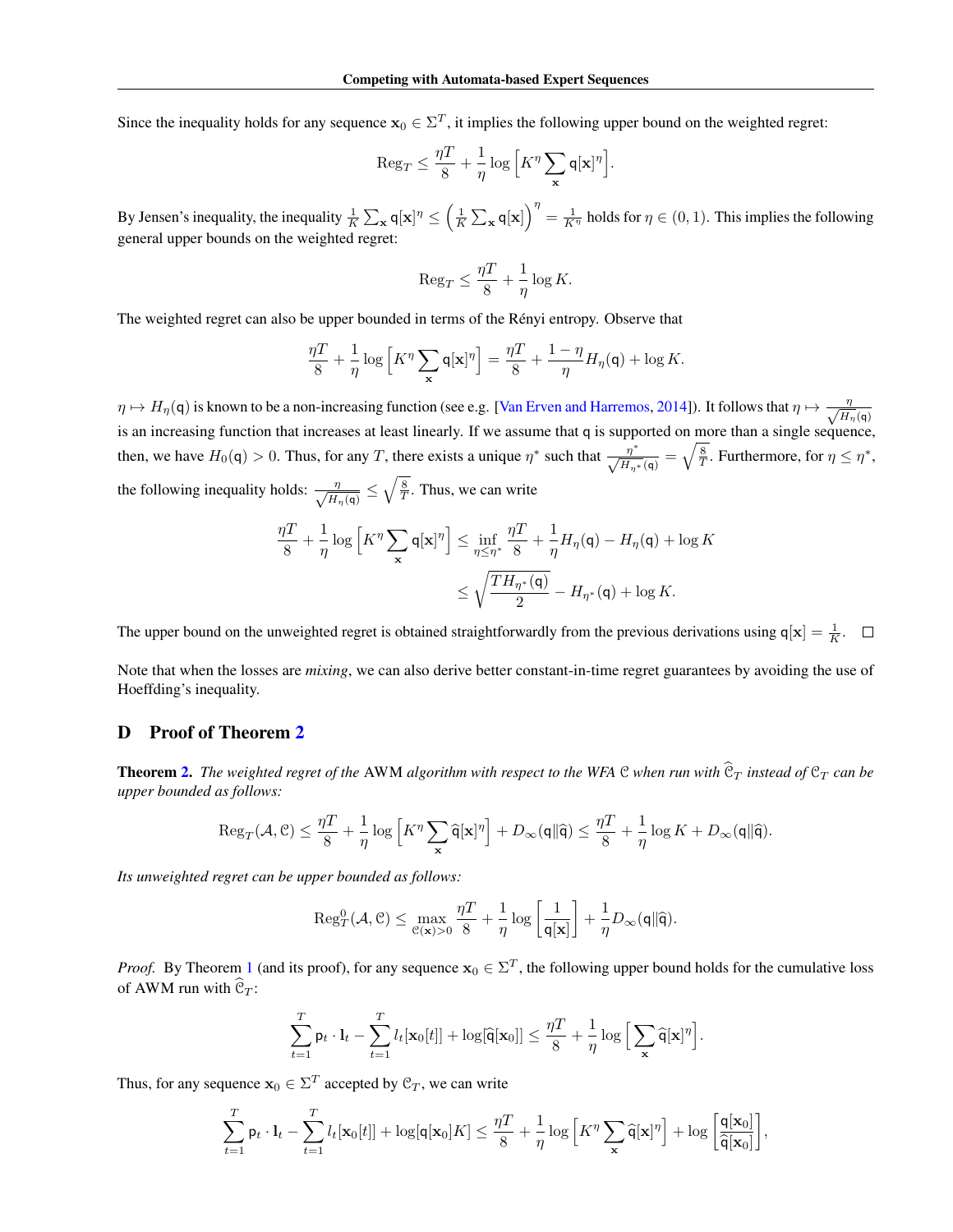which implies the following upper bound on the weighted regret:

$$
\begin{aligned} \text{Reg}_{T}(\mathcal{A}, \mathcal{C}) &\leq \frac{\eta T}{8} + \frac{1}{\eta} \log \left[ K^{\eta} \sum_{\mathbf{x}} \widehat{\mathbf{q}}[\mathbf{x}]^{\eta} \right] + \sup_{\mathcal{C}_{T}(\mathbf{x}_{0}) > 0} \log \left[ \frac{\mathbf{q}[\mathbf{x}_{0}]}{\widehat{\mathbf{q}}[\mathbf{x}_{0}]} \right] \\ &\leq \frac{\eta T}{8} + \frac{1}{\eta} \log \left[ K^{\eta} \sum_{\mathbf{x}} \widehat{\mathbf{q}}[\mathbf{x}]^{\eta} \right] + D_{\infty}(\mathbf{q} \|\widehat{\mathbf{q}}) \end{aligned}
$$

As in the proof of Theorem 1, by Jensen's inequality,  $\log(K^\eta \sum_{\mathbf{x}} \widehat{\mathsf{q}}[\mathbf{x}]^\eta \right] \le \log K$ , which implies the second inequality. Similarly, by the proof of Theorem 1, the unweighted regret of AWM run with  $\widehat{\mathcal{C}}_T$  can be upper bounded as follows:

$$
\sum_{t=1}^T \mathsf{p}_t \cdot \mathbf{l}_t - \sum_{t=1}^T l_t[z_t] \leq \max_{\mathcal{C}(\mathbf{x}) > 0} \frac{\eta T}{8} + \frac{1}{\eta} \log \Big[\frac{1}{\widehat{\mathsf{q}}[\mathbf{x}]}\Big] = \max_{\mathcal{C}(\mathbf{x}) > 0} \frac{\eta T}{8} + \frac{1}{\eta} \log \Big[\frac{1}{\mathsf{q}[\mathbf{x}]}\Big] + \frac{1}{\eta} \log \Big[\frac{\mathsf{q}[\mathbf{x}]}{\widehat{\mathsf{q}}[\mathbf{x}]}\Big],
$$

which completes the proof.

 $\Box$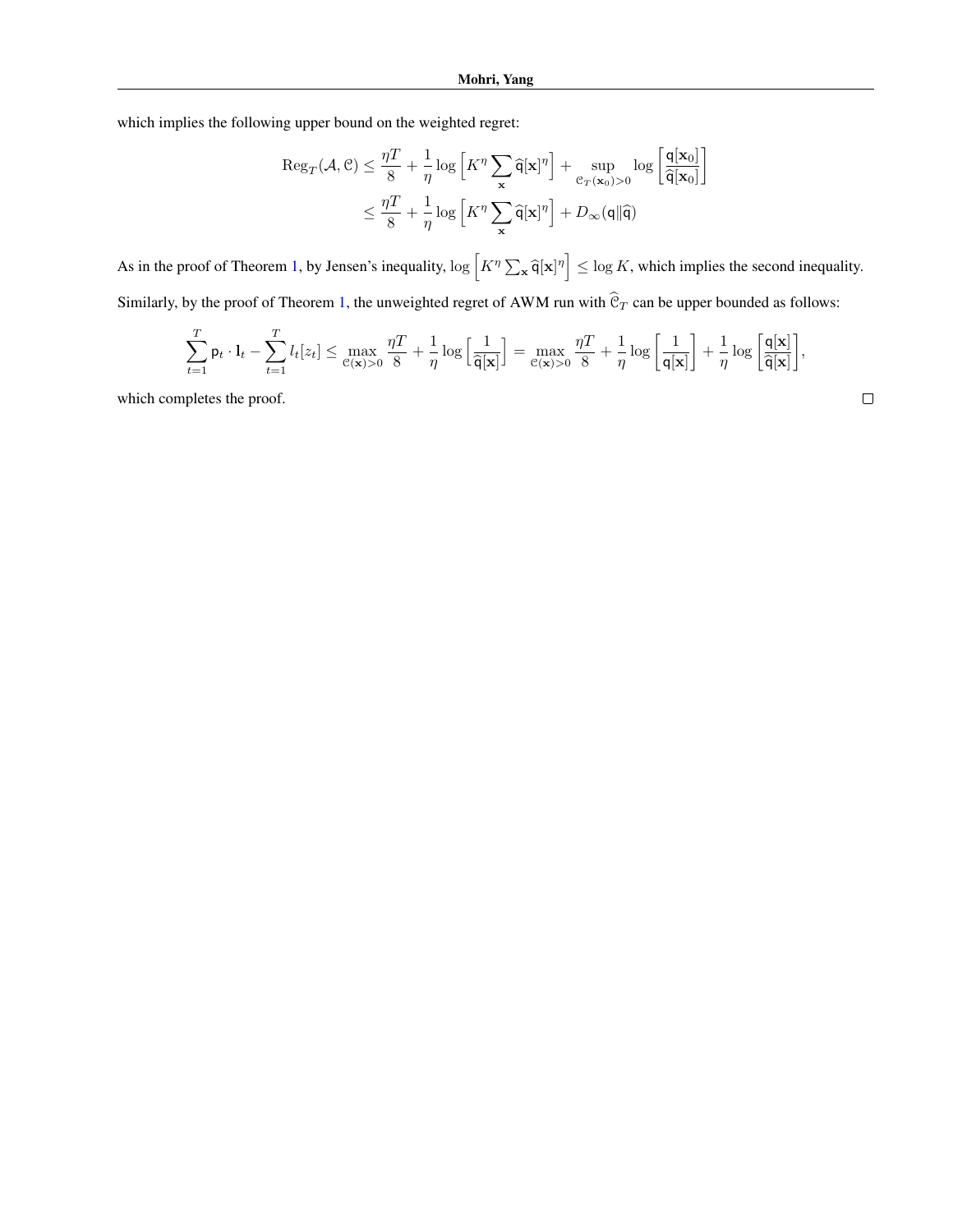

Figure 5: Example of the compression achieved by introducing a failure transition. (a) Standard automaton. (b)  $\varphi$ -automaton.

Algorithm 3:  $\varphi$ -CONVERT. Algorithm:  $\varphi$ -CONVERT(C) for each non-initial state  $q \in \mathcal{C}$  do  $S^*, Q^* \leftarrow \varphi\text{-}SourseSUBSET}(\mathcal{C}, q)$ if  $|S^*| + |Q^*| < |S^*||Q^*|$  then  $\tilde{q} \leftarrow \text{NEWSTATE}(\mathcal{C})$  $E_{\mathcal{C}} \leftarrow E_{\mathcal{C}} \cup \{(q, \varphi, 1, \tilde{q})\}$ for each  $q' \in Q^*$  do for each  $e' \in E_{\mathfrak{C}}[q']$  do **if**  $(\text{lab}[e'], \text{weight}[e']) \in S^*$  then  $E_{\mathcal{C}} \leftarrow E_{\mathcal{C}} \cup \{(\tilde{q}, \text{lab}[e'], \text{weight}[e'], q)\}\$ DELETETRANSITION $[E_{\mathfrak{C}},e']$ 

## E Failure transition algorithms

The computational complexity of the AWM algorithm presented in Section 3 is based on the size of the composed automaton  $\mathcal{C} \cap \mathcal{S}_T$ , which itself is related to the original size of  $\mathcal{C}$ . Similarly, if we were to apply AWM to an *n*-gram approximation, the computational complexity of the algorithm depends on the size of the approximating automaton. In this section, we introduce a technique to improve the computational cost of AWM by reducing the size of the automaton, using the notion of *failure transition (or* ϕ*-transition)*.

 $\varphi$ -transitions are special transitions characterized by the semantic of "other". If, at a state q, there is no outgoing transition labeled with  $a \in \Sigma$  and there is a  $\varphi$ -transition leaving q and reaching q', then the failure transition is taken instead without consuming the label, and the next state is determined using the transitions leaving  $q'$ . A  $\varphi$ -automaton is an automaton with  $\varphi$ -transitions. We assume that there is no  $\varphi$ -cycle in any of our  $\varphi$ -automata, and that there is at most one failure transition leaving any state. This implies that the number of consecutive failure transitions taken is bounded.

A failure transition can often replicate the role of multiple standard transitions when there is "symmetry" within an automaton, that is when there are many transitions leading to the same state from different states that consume the same set of labels. Figure 5 illustrates such a case.

#### E.1 Conversion

Notice that in Figure 5, the introduction of a failure transition removed  $|S|$  transitions from  $|Q|$  parent states while introducing |Q|  $\varphi$ -transitions from each of the parent states to a new state q', and |S| transitions from q' to q. Thus, the change in the number of transitions is  $|S^*| + |Q^*| - |S^*||Q^*|$ . This fact can be exploited to design an algorithm that iterates through the states of an automaton, and for each state, determines whether it is beneficial to introduce a failure transition between that state and (a subset of) its parents. We call this algorithm,  $\varphi$ -Convert, which uses another algorithm,  $\varphi$ -SOURCESUBSET as a subroutine to greedily select a candidate set of parent states from which to introduce a  $\varphi$ -transition for each state. The pseudocode for  $\varphi$ -CONVERT and  $\varphi$ -SOURCESUBSET are presented in Algorithm 3 and Algorithm 4 respectively.

Recall that the two main automata operations required for AWM are intersection and shortest-distance. While these two operations are standard for weighted automata, it is not as clear how one can perform them over weighted  $\varphi$ -automata. We now extend both to  $\varphi$ -automata.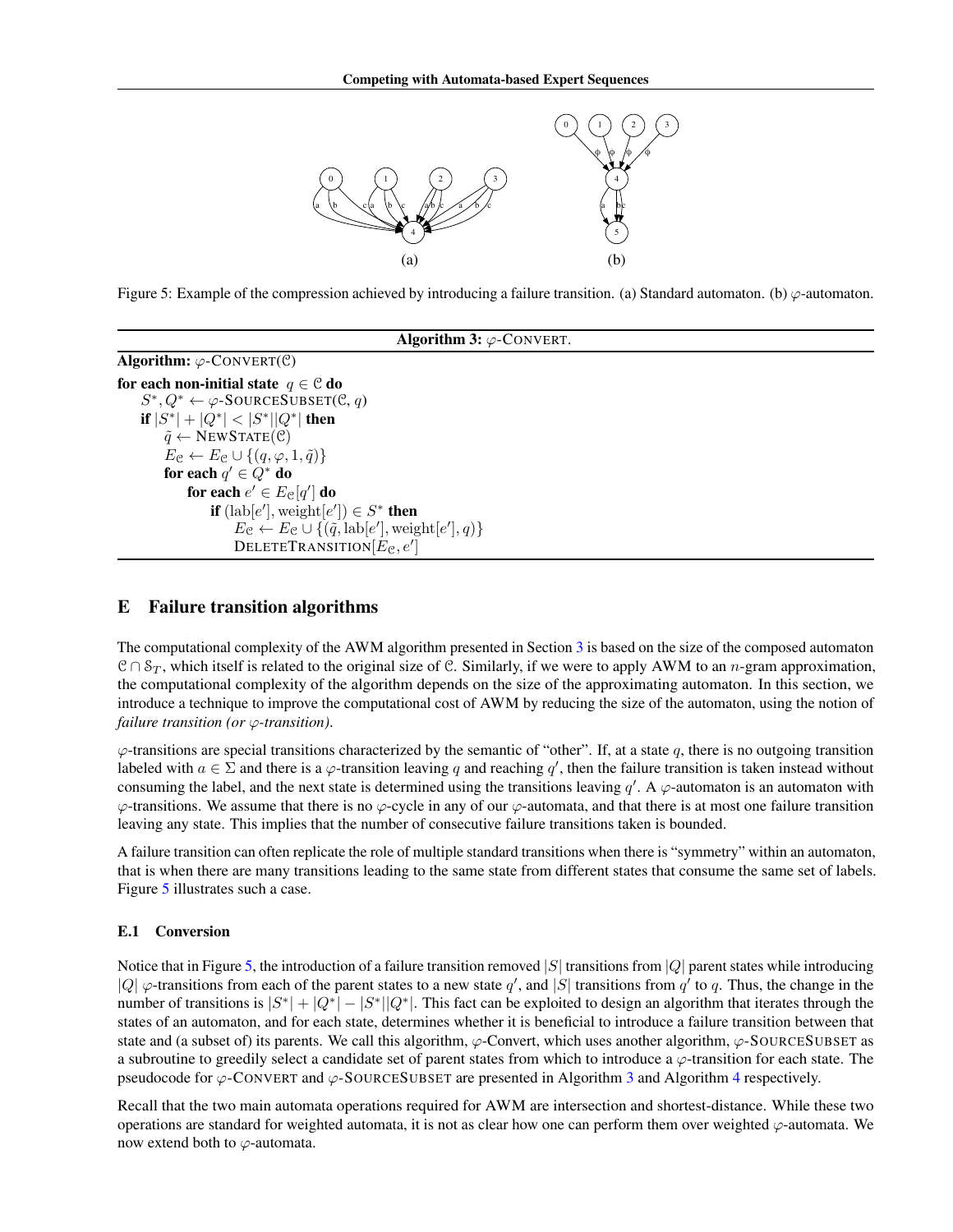Algorithm:  $\varphi$ -SOURCESUBSET( $\mathcal{C}, q$ )  $(S_0, Q_0) \leftarrow (\emptyset, \emptyset)$  $k^* \leftarrow 1$ for  $k \leftarrow 1$  to | Parents [q]| do  $q_k \leftarrow \operatorname{argmax}_{q' \in \text{Parents}[q] \setminus Q_{k-1}} |(a, w) \in \Sigma \times \mathbb{R}_+ : \forall \tilde{q} \in \text{Parents}[q] \cup \{q'\}, (\tilde{q}, a, w, q) \in E_{\mathcal{C}}|$  $S_k \leftarrow |(a, w) \in \Sigma \times \mathbb{R}_+ : \forall \tilde{q} \in \text{Parents}[q] \cup \{q_k\}, (\tilde{q}, a, w, q) \in E_{\mathcal{C}}|$  $Q_k \leftarrow Q_{k-1} \cup \{q_k\}$  $k^* \leftarrow \mathop{\rm argmax}_{j \in \{k, k^*\}} \{ |S_j| |Q_j| - (|S_j| + |Q_j|) \}$ return  $(S_{k^*}, Q_{k^*})$ 



Figure 6: Illustration of the  $\varphi$ -filter  $\varphi$ .

#### E.2 Intersection using a  $\varphi$ -filter

One of the main automata operations required for AWM is intersection. The standard algorithm for intersection of automata (Appendix A), which is based on matching transitions, can return an incorrect result in the presence of  $\varphi$ -transitions. Specifically, the algorithm may produce multiple  $\varphi$ -paths between two states, which leads to redundancy and incorrect weights.

Redundant  $\varphi$ -paths are generated by standard intersection algorithms because when the algorithm is in state  $q_1$  in WFA  $\mathcal{C}_1$ and state  $q_2$  in  $\mathcal{C}_2$ , both of which contain outgoing  $\varphi$ -transitions, the algorithm may take any of the following steps: (1) move forward on a  $\varphi$ -transition in  $\mathcal{C}_1$  while staying at  $q_2$ ; (2) move forward on a  $\varphi$ -transition in  $\mathcal{C}_2$  while staying in  $\mathcal{C}_1$ ; or (3) move forward in both  $\mathcal{C}_1$  and  $\mathcal{C}_2$ .

To avoid this situation, we introduce the concept of a ϕ*-filter*, which is a *finite state transducer (FST)* that can filter out all but one  $\varphi$ -path between any two states.

Our  $\varphi$ -filter is designed to modify the two input automata in a way that will distinguish between the above cases. In  $\mathcal{C}_1$ , for every  $\varphi$ -transition, we rename the label  $\varphi$  as  $\varphi_2$ . Moreover, at the source and destination states of every  $\varphi$ -transition, we introduce new self-loop transitions labeled with  $\varphi_1$  and with weight 1. Thus, a transition labeled with  $\varphi_2$  will indicate a "move forward," while a transition labeled with  $\varphi_1$  will indicate a "stay." Similarly, in  $\mathfrak{C}_2$ , we rename the  $\varphi$  labels as  $\varphi_1$ , and we introduce self-loops labeled with  $\varphi_2$  and weight 1 at the source and destination states of every  $\varphi$ -transition. With these modifications, any  $\varphi$ -path resulting from the composition algorithm will include transitions of the form: (1)  $(\varphi_2 : \varphi_2)$ ; (2)  $(\varphi_1 : \varphi_1)$ ; or (3)  $(\varphi_2 : \varphi_1)$ .

Now consider the finite-state transducer  $\mathcal F$  illustrated in Figure 6, which will serve as our  $\varphi$ -filter. The composition of any two  $\varphi$ -automata and the  $\varphi$ -filter  $\mathcal{F}, \mathcal{C}_1 \circ \mathcal{F} \circ \mathcal{C}_2$ , will result in a finite-state transducer whose transitions have labels in  $\{(a : a)\}_{a\in\Sigma}\cup\{(\varphi_2:\varphi_2),(\varphi_1:\varphi_1),(\varphi_2:\varphi_1)\}$ .<sup>8</sup> Moreover, we identify all label pairs in  $\{(\varphi_2:\varphi_2),(\varphi_1:\varphi_1),(\varphi_2:\varphi_1)\}$ using the same semantic of "other" as we did with  $\varphi$ . Thus, we can identify all label pairs in  $\{(\varphi_2 : \varphi_2), (\varphi_1 : \varphi_1), (\varphi_2 : \varphi_1)\}$ with the single pair ( $\varphi$  :  $\varphi$ ) and treat the result of composition as simply a weighted finite automaton.

<sup>&</sup>lt;sup>8</sup>Composition is a standard algorithm for weighted finite-state transducers which coincides with the intersection operation in the special case of WFA (see Mohri [2009]).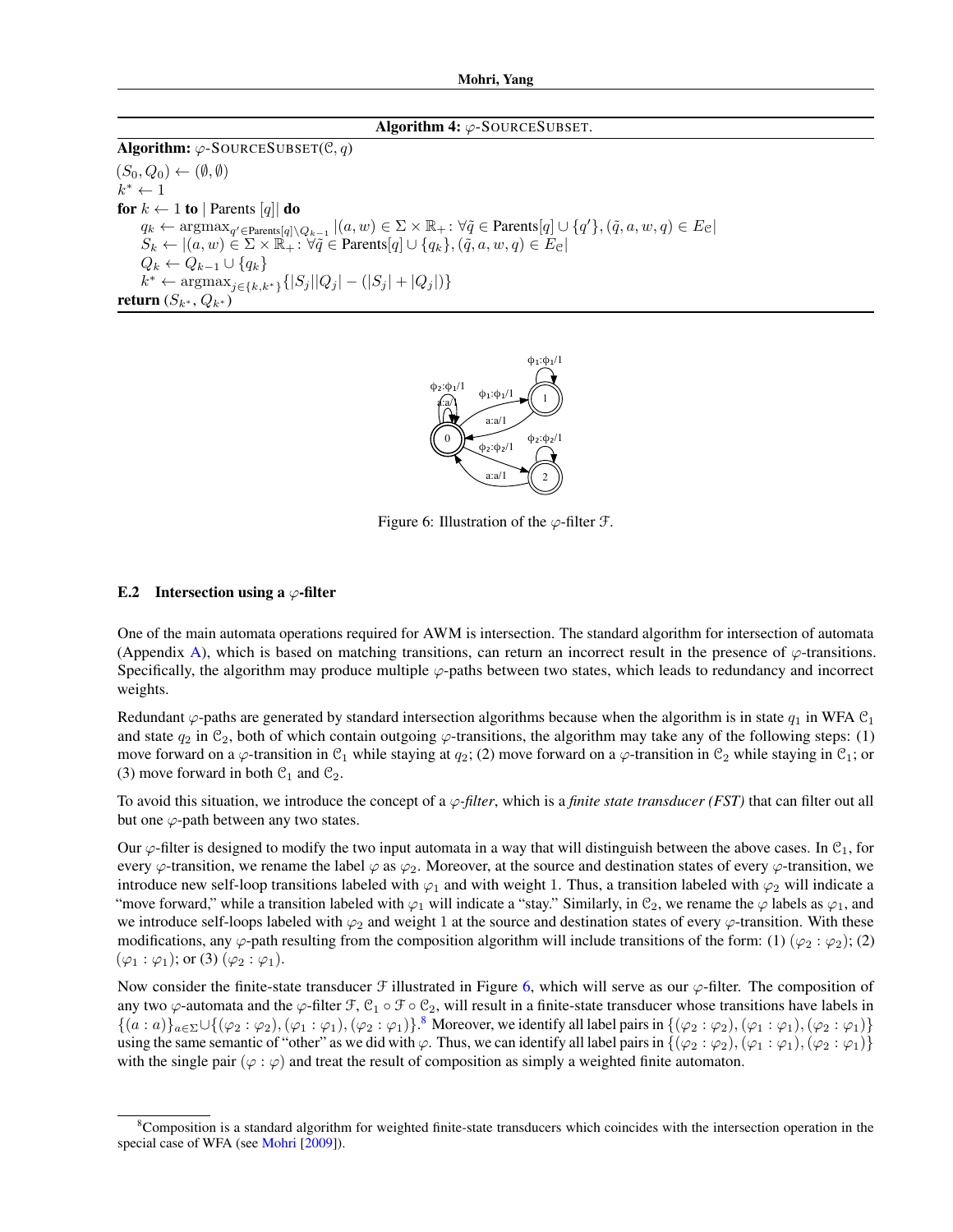Algorithm 5:  $\varphi$ -AUTOMATAWEIGHTEDMAJORITY( $\varphi$ -AWM).

```
Algorithm: \varphi-AWM(\mathcal{C}, \eta)
\mathcal{C} \leftarrow \varphi\text{-CONVERT}(\mathcal{C})B \leftarrow C \cap \mathcal{F} \cap \mathcal{S}_TA \leftarrow \text{WEIGHT-PUSHING}(\mathcal{B}^{\eta})\beta \leftarrow \text{BWDDIST}(\mathcal{A})\alpha \leftarrow 0; \alpha[I_{\mathcal{A}}] \leftarrow 1for each e \in E_{\mathcal{A}}^{0 \rightarrow 1} do
       p_1[\text{lab}[e]] \leftarrow \text{weight}[e].for t \leftarrow 1 to T do
       i_t \leftarrowSAMPLE(p_t); PLAY(i_t); RECEIVE(l_t)
       Z \leftarrow 0; \mathbf{w} \leftarrow 0for each e \in E_{\mathcal{A}}^{t \to t+1} do
               \text{weight}[e] \gets \text{weight}[e] \, e^{-\eta l_t [\text{lab}[e]]}\mathbf{w}[\text{lab}[e]] \leftarrow \mathbf{w}[\text{lab}[e]] + \alpha[\text{src}[e]] \text{ weight}[e] \beta[\text{dest}[e]]Z \leftarrow Z + \mathbf{w}[\text{lab}[e]]\alpha[\text{dest}[e]] \leftarrow \alpha[\text{dest}[e]] + \alpha[\text{src}[e]] weight[e]if lab[e] \neq \varphi then
                       \tilde{q} = \operatorname{src}[e]; w_{\varphi} \leftarrow 1while \exists e_{\varphi} \in E[\tilde{q}] with \text{lab}[e_{\varphi}] = \varphi do
                              w_{\varphi} \leftarrow w_{\varphi} weight[e_{\varphi}]if \exists e' \in E[\text{dest}[e_{\varphi}]] with \text{lab}[e'] = \text{lab}[e] then
                                       \alpha[\text{dest}[e']] \leftarrow \alpha[\text{dest}[e']] - w_{\varphi}\text{weight}[e']BREAK
                              else
                                      \tilde{q} \leftarrow \text{dest}[e_{\varphi}]\mathsf{p}_{t+1} \leftarrow \frac{\mathbf{w}}{Z}
```
#### E.3 Update of  $\alpha$  using a modified shortest-distance algorithm

The other key ingredient of the AWM algorithm is the update of  $\alpha$  using the shortest-distance algorithm for WFA. However, updating  $\alpha$  as we did in AWM may result in summing over 'obsolete  $\varphi$ -transitions'. For example, if at a given state q, there is a transition labeled with a to  $q'$  and a  $\varphi$ -transition whose destination state has a single outgoing transition also labeled with  $a$  to  $q'$ , the second path should not be considered.

To account for these types of situations, we use the fact that the semiring  $(\mathbb{R}_+, +, \times, 0, 1)$  admits a natural extension to a ring structure under the standard additive inverse  $-1$ . Specifically, upon encountering a transition e labeled with a leaving state q, we will check for  $\varphi$ -transitions with destination states that admit further transitions  $e'$  labeled with a. Any such transition should not be considered under the semantic of the  $\varphi$ -transition and thus should not contribute any weight to the distance to  $\alpha$ [dest[e']]. To correctly account for these paths, we will *preemptively* subtract the weight of e' from its destination state. When the algorithm processes the  $\varphi$ -transition directly, it will add this weight back so that the total contribution of this path is zero.

#### E.4  $\varphi$ -AWM algorithm

With the addition of the  $\varphi$ -filter and the modified  $\alpha$  update described above, we can present  $\varphi$ -AWM, an extension of AWM that can handle  $\varphi$ -automata. Given an input automaton (not necessarily with  $\varphi$ -transitions), the algorithm first calls  $\varphi$ -CONVERT to determine whether it is beneficial to introduce  $\varphi$ -transitions. The algorithm then composes the output with  $\Sigma^T$  (using the  $\varphi$ -filter) to compute the set of sequences of length T that are accepted by C. Then, the algorithm updates the weights of the automaton in a similar manner as in AWM with the additional adjustment of preemptively accounting for  $\varphi$ -transitions. Algorithm 5 presents the pseudocode for  $\varphi$ -AWM.

Since the update of  $p_t$  in  $\varphi$ -AWM is mathematically equivalent to the one in AWM we obtain the same regret guarantees as in Theorem 1. Moreover, if we denote by  $N_{\varphi}(Q_{\mathcal{C}_T})$  the maximum number of consecutive  $\varphi$ -transitions leaving states in  $Q_{\mathcal{C}_T}$ , the total computational cost of the algorithm is in  $O\left(\sum_{t=1}^T N_{\varphi}(Q_{\mathcal{C}_T,t-1})|E_{\mathcal{A}}^{t\to t+1}\right)$  $\big).$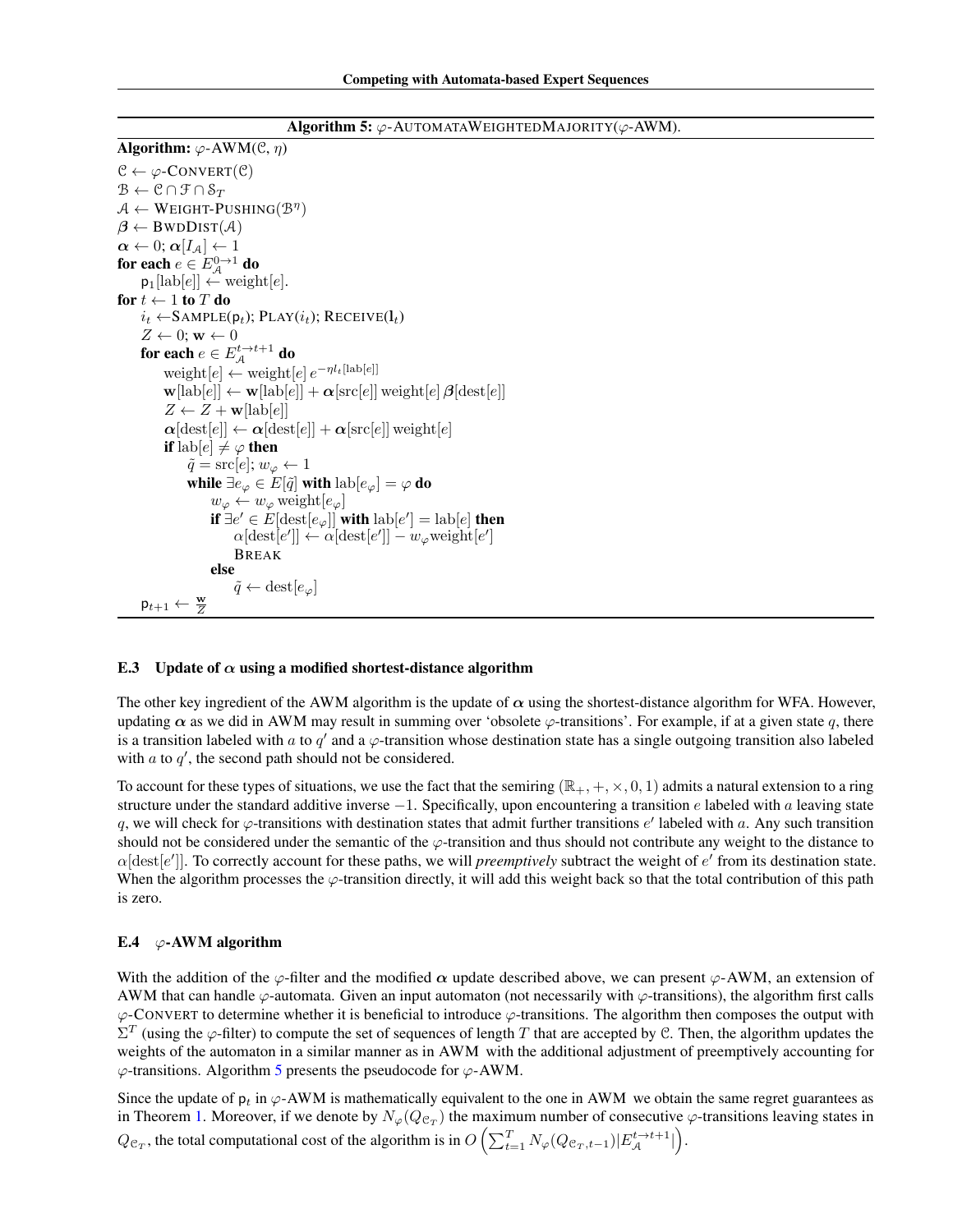

Figure 7: An illustration of a bigram model approximating the k-shifting automaton composed with S.  $\varphi$ -CONVERT has been applied to the bigram model, making it smaller than a standard bigram model.

For the k-shifting automaton, the per-iteration computational complexity of  $\varphi$ -AWM is now  $O(Nk)$ , since there is at most one consecutive  $\varphi$ -transition in the output of  $\varphi$ -Convert, and we now aggregate transitions at each time using failure transitions. This is a factor of  $N$  better than that of AWM, and only a factor of  $k$  worse than the FIXED-SHARE algorithm of Herbster and Warmuth [1998]. If we intersect the k-shifting automaton with  $\Sigma^T$ , approximate the result with a bigram model, and then convert this model into a  $\varphi$ -automaton, we obtain an algorithm that runs in  $O(N)$ , which is the same as that of FIXED-SHARE. See Figure 7 for an illustration.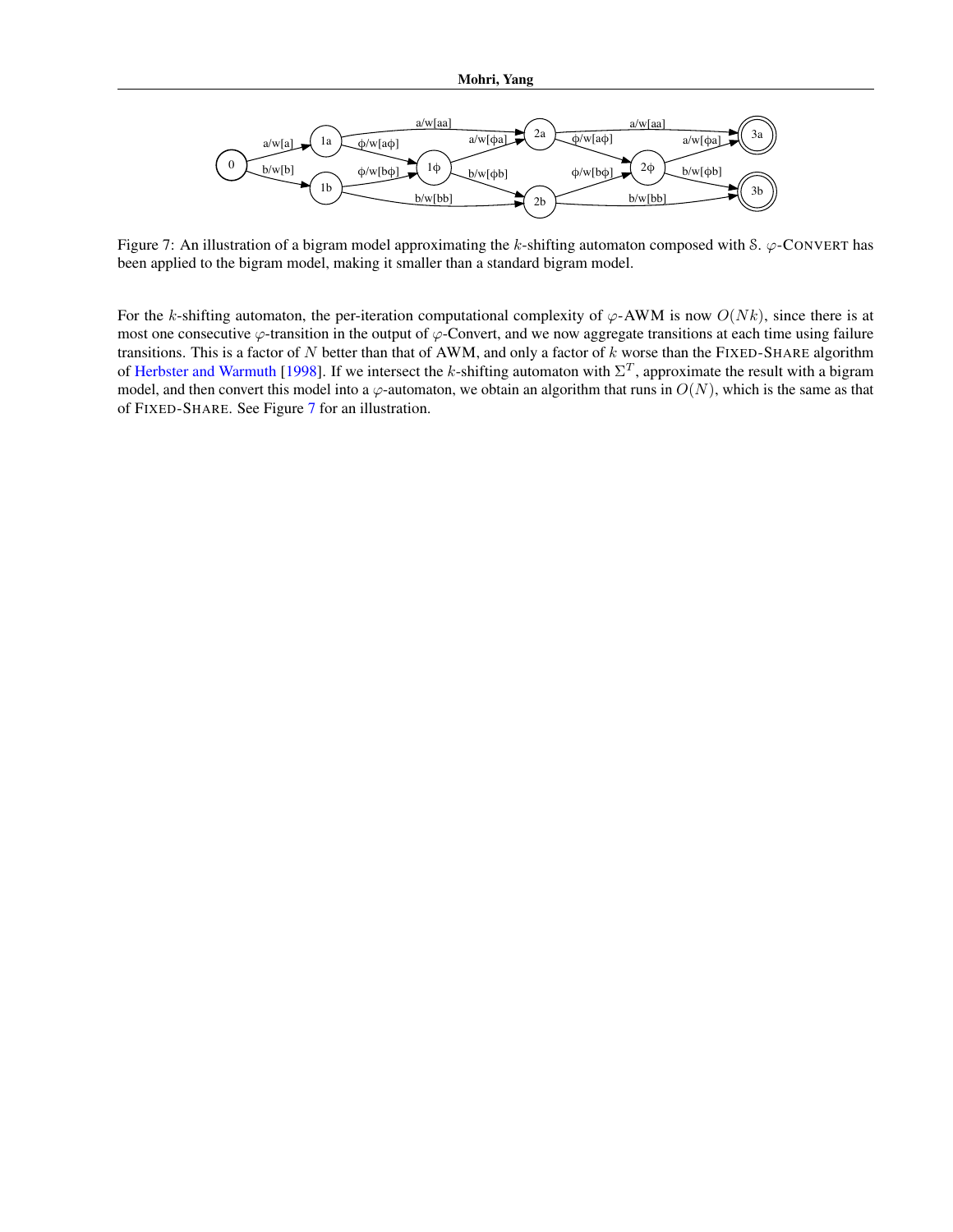Algorithm 6: PROD-EG.

**Algorithm:** PROD-EG( $q_1 \in (\Delta_N)^m$ ,  $\eta$ ) for  $s = 1, 2, \ldots, \tau$  do  $PLAY(q_s)$  $RECEIVE(\nabla f(\mathsf{q}_s))$ **for**  $j = 1, 2, ..., m$  **do** for  $i = 1, 2, ..., N$  do  $\mathsf{q}_{s+1,j}(i) = \mathsf{q}_{s,j} e^{-\eta \frac{\partial f}{\partial \mathsf{q}_j(i)}(\mathsf{q}_{s,j})}$ 

# F PROD-EG

The pseudocode of the PROD-EG algorithm, which is based on a simple multiplicative update, is given in Algorithm 6. The following provides a general guarantee for the convergence of the algorithm.

Theorem 5 (PRODUCT-EXPONENTIATED GRADIENT (PROD-EG)).

Let  $(\Delta_N)^m$  be the product of  $m(N-1)$ -dimensional simplices, and let  $f: (\Delta_N)^m \to \mathbb{R}$  be a convex function whose partial subgradients have absolute values all bounded by L. Let  $q_{1,j}(i) = \frac{1}{N}$ *for*  $i \in [N]$  *and*  $j \in [m]$ *. Then,* PROD-EG *benefits from the following guarantee:* 

$$
f\left(\frac{1}{\tau}\sum_{s=1}^{\tau}\mathsf{q}_{s}\right)-f(\mathsf{q}^*)\leq \frac{1}{\eta\tau}m\log(N)+2\eta L.
$$

*Proof.* Consider the mirror map  $\psi: (\Delta_N)^m \to \mathbb{R}$  defined by  $\psi(\mathsf{q}) = \sum_{j=1}^m \sum_{i=1}^N \mathsf{q}_j(i) \log \mathsf{q}_j(i)$ . This induces the Bregman divergence:

$$
B_{\psi}(\mathbf{q},\mathbf{q}') = \sum_{j=1}^{m} \sum_{i=1}^{N} \mathbf{q}_{j}(i) \log \left( \frac{\mathbf{q}_{j}(i)}{\mathbf{q}'_{j}(i)} \right).
$$

Since each relative entropy is 1-strongly convex with respect to the  $l_1$  norm over a single simplex, the additivity of strong convexity implies that  $B_{\psi}$  is 1-strongly convex with respect to the  $l_1$  norm defined over $(\Delta_N)^m$ .

The update described in the theorem statement corresponds to the mirror descent update based on  $B_{\psi}$ :

$$
\mathsf{q}_{s+1} = \operatorname*{argmin}_{\mathsf{q} \in (\Delta_N)^m} \langle g_s, \mathsf{q} \rangle + B_{\psi}(\mathsf{q}, \mathsf{q}_s).
$$

where  $g_s \in \partial (f(q_s))$  is an element of the subgradient of f at  $q_s$ . Thus, the standard mirror descent regret bound (e.g. [Bubeck et al., 2015]) implies that

$$
\frac{1}{\tau}\sum_{s=1}^\tau f(\mathbf{q}_s)-f(\mathbf{q}^*)\leq \frac{1}{\eta\tau}B_\psi(\mathbf{q}^*,\mathbf{q}_1)+\eta 2L.
$$

 $\Box$ 

The result now follows from the fact the observation that  $B_{\psi}(\mathsf{q}^*, \mathsf{q}_1) \leq m \log(N)$ .

For the minimum Rényi divergence optimization problem (8), we can apply PROD-EG to the product of  $m = \sum_{j=1}^{n} |\Sigma|^{n-j}$ simplices, each one corresponding to a conditional probability with a specific history. First, we remark that the subgradient of the maximum of a family of convex functions at a point can always be chosen from the subgradient of the maximizing function at that point. Specifically, let  $\{f_\alpha\}_{\alpha \in A}$  be a family of convex functions, and let  $\alpha(x) = \text{argmax}_{\alpha} f_\alpha(x)$ . Then, it follows that

$$
\max_{\alpha} f_{\alpha}(x) - \max_{\alpha} f_{\alpha}(y) \ge f_{\alpha(y)}(x) - f_{\alpha(y)}(y) \ge \langle \nabla f_{\alpha(y)}(y), x - y \rangle.
$$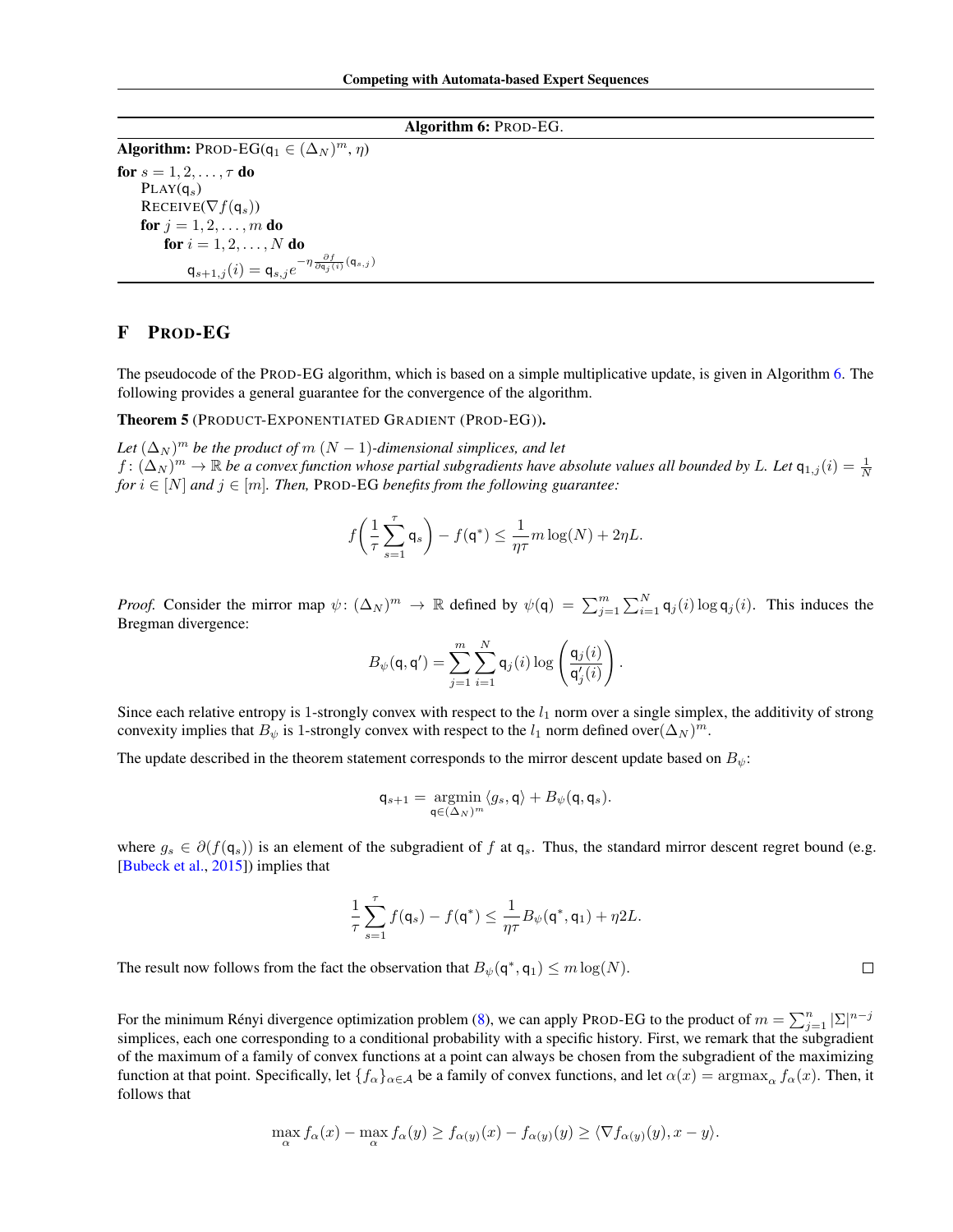Let x be the maximizing path of the minimum Rényi divergence objective. We can then write

$$
\log\left[\frac{\mathbf{q}[\mathbf{x}]}{\hat{\mathbf{q}}_{\mathbf{w}}[\mathbf{x}]}\right] = \mathbf{q}[\mathbf{x}] - \sum_{t=1}^{T} \log \mathbf{w} \big[\mathbf{x}[t] \big| \mathbf{x}_{\max(t-n+1,1)}^{t-1}\big]
$$
  
=  $\mathbf{q}[\mathbf{x}] - \sum_{j=1}^{n} \sum_{\mathbf{z}_{1}^{j} \in \Sigma^{j}} \sum_{t=1}^{T} 1_{j = \min(t,n)} 1_{\mathbf{x}_{\max(t-n+1,1)}^{t} = \mathbf{z}_{1}^{j}} \log \mathbf{w} \big[\mathbf{z}[j] \big| \mathbf{z}_{1}^{j-1}\big].$ 

Thus, its partial derivative with respect to  $w\left[\mathbf{z}[j]\middle|\mathbf{z}_1^{j-1}\right]$  is:

$$
\frac{\partial}{\partial \mathbf{w}\Big[\mathbf{z}[j]\Big|\mathbf{z}_1^{j-1}\Big]}\log\bigg[\frac{\mathbf{q}[\mathbf{x}]}{\widehat{\mathbf{q}}\mathbf{w}[\mathbf{x}]}\bigg]=-\sum_{t=1}^T\frac{\mathbf{1}_{j=\min(t,n)}\mathbf{1}_{\mathbf{x}_{\max(t-n+1,1)}^t=\mathbf{z}_1^j}}{\mathbf{w}\Big[\mathbf{z}[j]\Big|\mathbf{z}_1^{j-1}\Big]}.
$$

Thus, by tuning PROD-EG with an adaptive learning rate

$$
\eta_t \propto \frac{1}{\sqrt{\sum_{s=1}^t \left\| \nabla \log \left[ \frac{\mathbf{q}(\mathbf{x}(s))}{\widehat{\mathbf{q}}_{w_s}[\mathbf{x}(s)]} \right] \right\|_{\infty}^2}},
$$

where  $\mathbf{x}(s) = \operatorname{argmax}_{\mathbf{x} \in \mathcal{C}_T} \log \left[ \frac{\mathfrak{q}[\mathbf{x}]}{\hat{\mathfrak{q}}_{w_s}[\mathbf{x}]} \right]$ , we can derive the following guarantee for PROD-EG applied to the *n*-gram approximation problem.

Corollary 1 (n-gram approximation guarantee). *There exists an optimization algorithm outputting a sequence of conditional*  $p$ robabilities  $(q_t)_{t=1}^\infty$  such that  $\left(\frac{1}{T}\sum_{t=1}^T q_t\right)$  approximates the  $\infty$ *-Rényi optimal* n-gram solution with the following *guarantee:*

$$
F\Bigg(\frac{1}{\tau}\sum_{s=1}^{\tau}\mathsf{q}_t\Bigg)-F(\mathsf{q}^*)\leq \sqrt{\frac{2N^n\log(N)\sum_{s=1}^{\tau}\max_{j\in [n]}\left|\sum_{t=1}^T\frac{\mathbf{1}_{j=\min(t,n)}\mathbf{1}_{\mathbf{x}^t_{\max(t-n+1,1)}=\mathbf{x}^j_1}{\mathbf{w}_s\left[\mathbf{z}[j]\Big|\mathbf{z}_1^{j-1}\right]}\right|}{(N-1)T^2}}.
$$

Each iteration of PROD-EG admits a computational complexity that is linear in the dimension of the feature space. Since we have specified an *n*-gram model as the product of  $\frac{N^h-1}{N-1}$  simplices, the total per-iteration cost of solving the convex optimization problem is in  $O\left(\frac{N(N^{n}-1)}{N-1}\right)$  $N-1$  $\mathbf{Q} = O(N^n)$ . Since the minimum Rényi divergence is not Lipschitz, the maximizing ratio in the convergence guarantee may also become large when the choice of  $n$  is too small. In all cases, observe that this approximation problem can be solved offline.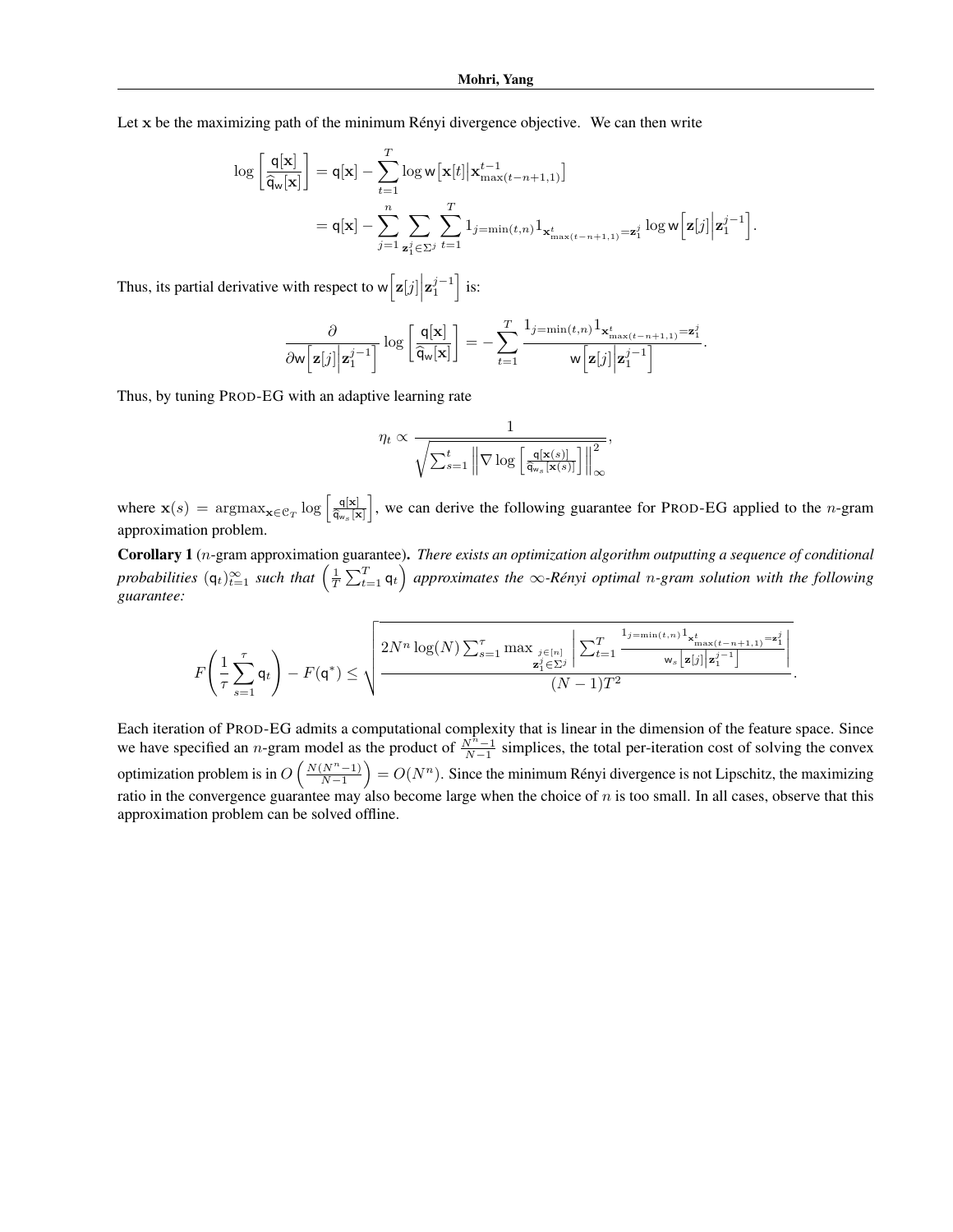# G Minimum Rényi divergence unigram models

**Theorem 3.** Assume that  $\mathcal{C}_T$  admits uniform weights over all paths and  $\Sigma = \{a_1, a_2\}$ . For  $j \in \{1, 2\}$ , let  $n(a_i)$  be the *smallest number of occurrences of*  $a_j$  *in a path of*  $\mathcal{C}_T$ *. For any*  $j \in \{1, 2\}$ *, define* 

$$
\mathbf{q}[a_j]=\frac{\max\left\{1,\frac{n(a_j)}{T-n(a_j)}\right\}}{1+\max\left\{1,\frac{n(a_j)}{T-n(a_j)}\right\}}.
$$

*Then, the unigram model*  $w \in W_1$  *solution of*  $\infty$ *-Rényi divergence optimization problem is defined by*  $w[a_{i^*}] = q[a_{i^*}]$ *,*  $w[a_{j'}] = 1 - w[a_{j^*}],$  with  $j^* = \text{argmax}_{j \in \{1,2\}} n(a_j) \log q[a_j] + [T - n(a_j)] \log [1 - q[a_j]].$ 

*Proof.* We seek a unigram distribution  $q_w$  that is a solution of:

$$
\min_{w \in \mathcal{W}_1} \sup_{\mathbf{x} \in \mathcal{C}_T} \log \left( \frac{q[\mathbf{x}]}{q_w[\mathbf{x}]} \right).
$$

Since  $\mathcal{C}_T$  admits uniform weights,  $q[\mathbf{x}] = \frac{1}{|\mathcal{C}_T|}$ , and since  $q_w$  is the distribution induced by a unigram model,  $\log q_w[\mathbf{x}]$  can be expressed as follows:

$$
\log \mathsf{q}_{\mathsf{w}}[\mathbf{x}] = n_{\mathbf{x}}(a_1) \log p(a_1) + [T - n_{\mathbf{x}}(a_1)] \log (1 - p(a_1)),
$$

where  $p(a_j)$  is the automaton's weight on transitions labeled with  $a_j$  and  $n_x(a_j)$  is the count of  $a_j$  in the sequence x. Thus, the optimization problem is equivalent to the following problem:

$$
-\max_{p(a_1)\in[0,1]}\min_{\mathbf{x}\in\mathcal{C}_T}n_{\mathbf{x}}(a_1)\log p(a_1)+[T-n_{\mathbf{x}}(a_1)]\log(1-p(a_1)).
$$

Denote the objective by  $F(p(a_1), n_x(a_1))$ . Then, the partial derivatives with respect to the label counts are given by

$$
\frac{\partial F}{\partial n_{\mathbf{x}}(a_1)} = \log p(a_1) - \log \Big(1 - p(a_1)\Big).
$$

Thus,  $\frac{\partial F}{\partial n_{\mathbf{x}}(a_1)} \ge 0$  if and only if  $p(a_1) \ge 1 - p(a_1)$ . Furthermore, if  $p(a_1) \ge 1 - p(a_1)$ , then the sequence x chosen in the optimization problem is the sequence with the minimal count of symbol  $a_1$ . Similarly, if  $p(a_2) \ge 1 - p(a_2)$ , then the sequence x chosen in the optimization problem is the one with minimal count of  $a_2$ .

Since we have either  $p(a_1) \geq p(a_2)$  or vice versa (potentially both), we can write the optimization problem as:

$$
-\max_{k\in\{1,2\}}\max_{\substack{p(a_j)\geq 1-p(a_j)\\j\neq k}}\min_{\{n_{\mathbf{x}}(a_j)\}_{j\neq k}}\max_{\mathbf{x}\in\mathcal{C}_T}n_{\mathbf{x}}(a_j)\log p(a_j)+[T-n_{\mathbf{x}}(a_j)]\log(1-p(a_j))\,.
$$

Given  $k \in \{1,2\}$ , let  $\mathbf{x}(k)$  be the sequence that minimizes  $n_{\mathbf{x}}(a_j)$  over all x for  $j \neq k$ . Denote these counts  $n_{\mathbf{x}(k)}(a_j)$  by  $n(a_i)$ . Then we can rewrite the objective as:

$$
-\max_{k=1,2,...,N} \max_{\substack{p(a_j)\geq 1-p(a_j)\\j\neq k}} n(a_j) \log p(a_j) + [T - n(a_j)] \log (1-p(a_j)).
$$

Denote the objective for this new term by  $\tilde{F}_k$ , which is a function of  $p(a_i)$ . The partial derivative of  $\tilde{F}_k$  with respect to  $p(a_i)$ is:

$$
\frac{\partial \tilde{F}_k}{\partial p(a_j)} = \frac{n(a_j)}{p(a_j)} - \frac{T - n(a_j)}{1 - p(a_j)},
$$

which is equal to 0 if and only if

$$
p(a_j) = \frac{n(a_j)}{T - n(a_j)} (1 - p(a_j)) = \max \left\{ 1, \frac{n(a_j)}{T - n(a_j)} \right\} (1 - p(a_j)).
$$

The last equality follows from our assumption that  $p(a_j) \geq 1 - p(a_j)$ . Now, let  $q(a_j)$  denote the probabilities that we have just computed. Then, we can write the optimization problem of  $F_k$  as:

$$
-\max_{k\in\{1,2\},j\in\{1,2\}\setminus\{k\}} n(a_j)\log q(a_j)+[T-n(a_j)]\log(1-q(a_j)).
$$

 $\Box$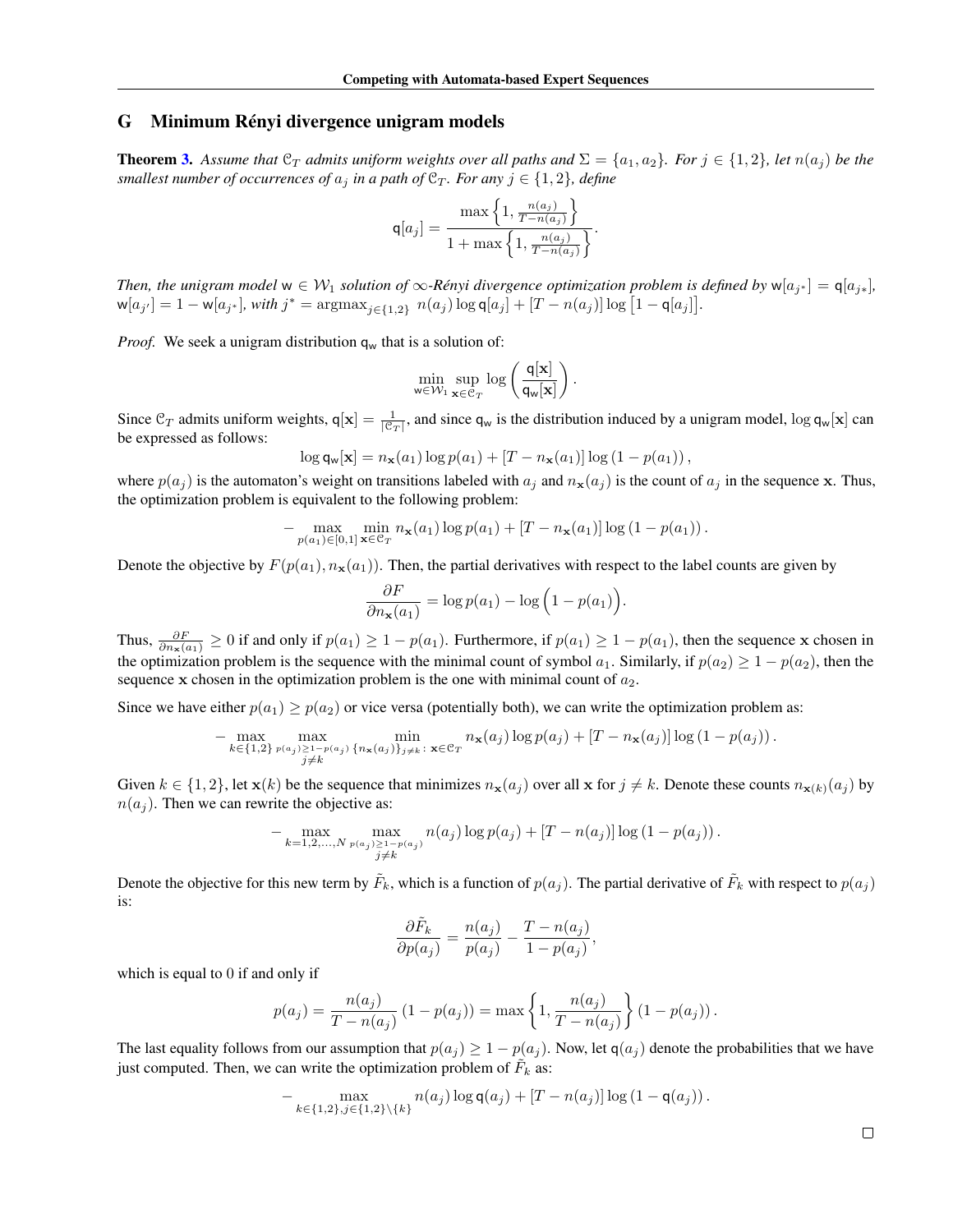### $H$  Maximum likelihood *n*-gram models

**Theorem 4.** Let  $C_T$  be the k-shifting automaton for some k. Then, the bigram model  $w_2$  obtained by minimizing relative *entropy is defined for all*  $a_1, a_2 \in \Sigma$  *by* 

$$
\mathsf{q}_{\mathsf{w}_2}[a_1a_2] = \frac{1}{N} \Big[ 1 - \frac{k}{(T-1)} \Big] \, 1_{a_1 = a_2} + \frac{1}{N} \Big[ \frac{k}{(T-1)(N-1)} \Big] \, 1_{a_1 \neq a_2}.
$$

*Moreover, its approximation error can be bounded by a constant (independent of* T*):*

$$
D_{\infty}(\mathbf{q}||\mathbf{q}_{w_2}) \leq -\log\left[1-2e^{-\frac{1}{12k}}\right].
$$

*Proof.* Let  $a_1, a_2 \in \Sigma$ . Then, we can write

$$
\mathsf{q}_{\mathsf{w}_2}[a_2|a_1] = \mathsf{q}_{\mathsf{w}_2}[a_2|a_1, a_2 = a_1] \mathsf{q}_{\mathsf{w}_2}[a_2 = a_1] + \mathsf{q}_{\mathsf{w}_2}[a_2|a_1, a_2 \neq a_1] \mathsf{q}_{\mathsf{w}_2}[a_2 \neq a_1].
$$

Consider first the case where  $a_2 = a_1$ . Then,  $\mathfrak{q}_{w_2}[a_2|a_1, a_2 = a_1] = 1$ , and  $\mathfrak{q}_{w_2}[a_2 = a_1]$  is the expected number of times that we see label  $a_2$  agreeing with label  $a_1$ . Since q is uniform for the k-shifting automaton, the expected counts are pure counts, and the probability that we see two consecutive labels agreeing is  $1 - \frac{k}{T-1}$ . Now, consider the case where  $a_2 \neq a_1$ . By symmetry,  $q_{w_2}[a_2|a_1, a_2 \neq a_1] = \frac{1}{N-1}$ , since  $a_2$  is equally likely to be any of the other  $N-1$  labels. Moreover,  $\mathsf{q}_{\mathsf{w}_2}[a_2 \neq a_1] = \frac{k}{T-1}$ . Thus, the following holds:

$$
\mathsf{q}_{\mathsf{w}_2}[a_2|a_1] = \frac{1}{N-1} \frac{k}{T-1} 1_{a_1 \neq a_2} + \left[1 - \frac{k}{T-1}\right] 1_{a_1 = a_2}.
$$

By symmetry, we can write  $q_{w_2}[a_1] = \frac{1}{N}$ , therefore,

$$
\mathsf{q}_{\mathsf{w}_2}[a_1a_2] = \mathsf{q}_{\mathsf{w}_2}[a_2]a_1]\mathsf{q}_{\mathsf{w}_2}[a_1] = \frac{k}{N(N-1)(T-1)}1_{a_1 \neq a_2} + \left[\frac{T-1-k}{N(T-1)}\right]1_{a_1 = a_2}.
$$

Since the k-shifting automaton has uniform weights and  $q_{w_2}$  is uniform on  $\mathcal{C}_T$ , we can write for any string x accepted by  $\mathfrak{C}_T$ :

$$
\log\left[\frac{q[\mathbf{x}]}{q_{w_2}[\mathbf{x}]}\right] = \log\left[\frac{1}{q_{w_2}[\mathbf{x}]}\right] - \log(|\mathcal{C}_T|)
$$
  
\n
$$
= \log\left[\frac{1}{q_{w_2}[\mathbf{z} = \mathbf{x}|\mathbf{z} \in \mathcal{C}_T]q_{w_2}[\mathbf{z} \in \mathcal{C}_T] + q_{w_2}[\mathbf{z} = \mathbf{x}|\mathbf{z} \notin \mathcal{C}_T]q_{w_2}[\mathbf{z} \notin \mathcal{C}_T]}\right] - \log(|\mathcal{C}_T|)
$$
  
\n
$$
= \log\left[\frac{1}{\frac{1}{|\mathcal{C}_T|}q_{w_2}[\mathbf{z} \in \mathcal{C}_T] + q_{w_2}[\mathbf{z} = \mathbf{x}|\mathbf{z} \notin \mathcal{C}_T]q_{w_2}[\mathbf{z} \notin \mathcal{C}_T]}\right] - \log(|\mathcal{C}_T|)
$$
  
\n
$$
\leq \log\left[\frac{|\mathcal{C}_T|}{q_{w_2}[\mathbf{z} \in \mathcal{C}_T]}\right] - \log(|\mathcal{C}_T|) = \log\left[\frac{1}{q_{w_2}[\mathbf{z} \in \mathcal{C}_T]}\right].
$$

The probability that a string z is accepted by  $\mathcal{C}_T$  (under the distribution  $q_{A_2}$ ) is equal to the probability that it admits exactly k shifts. Let  $\xi_t = 1_{\{\mathbf{z} \text{ shifts from } t-1 \text{ to } t\}}$  be a random variable indicating whether there is a shift at the t-th symbol in sequence **z**. This is a Bernoulli random variable bounded by 1 with mean  $\frac{k}{T-1}$  and variance  $\frac{k}{T-1}(1-\frac{k}{T-1})$ . Since each shift occurs with probability  $\frac{k}{T-1}$ , we can use Sanov's theorem to write the following bound:

$$
\mathsf{q}_{w_2}[\mathbf{z} \notin \mathbb{C}_T] = \mathsf{q}_{w_2} \left[ \left| \sum_{t=2}^T \xi_t - k \right| > \frac{1}{2} \right] \leq 2e^{-(T-1)u},
$$

where  $u = (T - 1) \min \left\{ D \left( \frac{k + \frac{1}{2}}{T - 1} \right) \right\}$  $T-1$ � � � � k  $T-1$  $\bigg), D\left(\frac{k-\frac{1}{2}}{B-1}\right)$  $T-1$ � � � � k  $T-1$  $\}$ . We now give lower bounds on the relative entropy terms arguments of the minimum operator. For the first term, using the inequalities  $\log(1+x) \ge \frac{x}{1+\frac{x}{2}}$  and  $\log(1+x) < x$ ,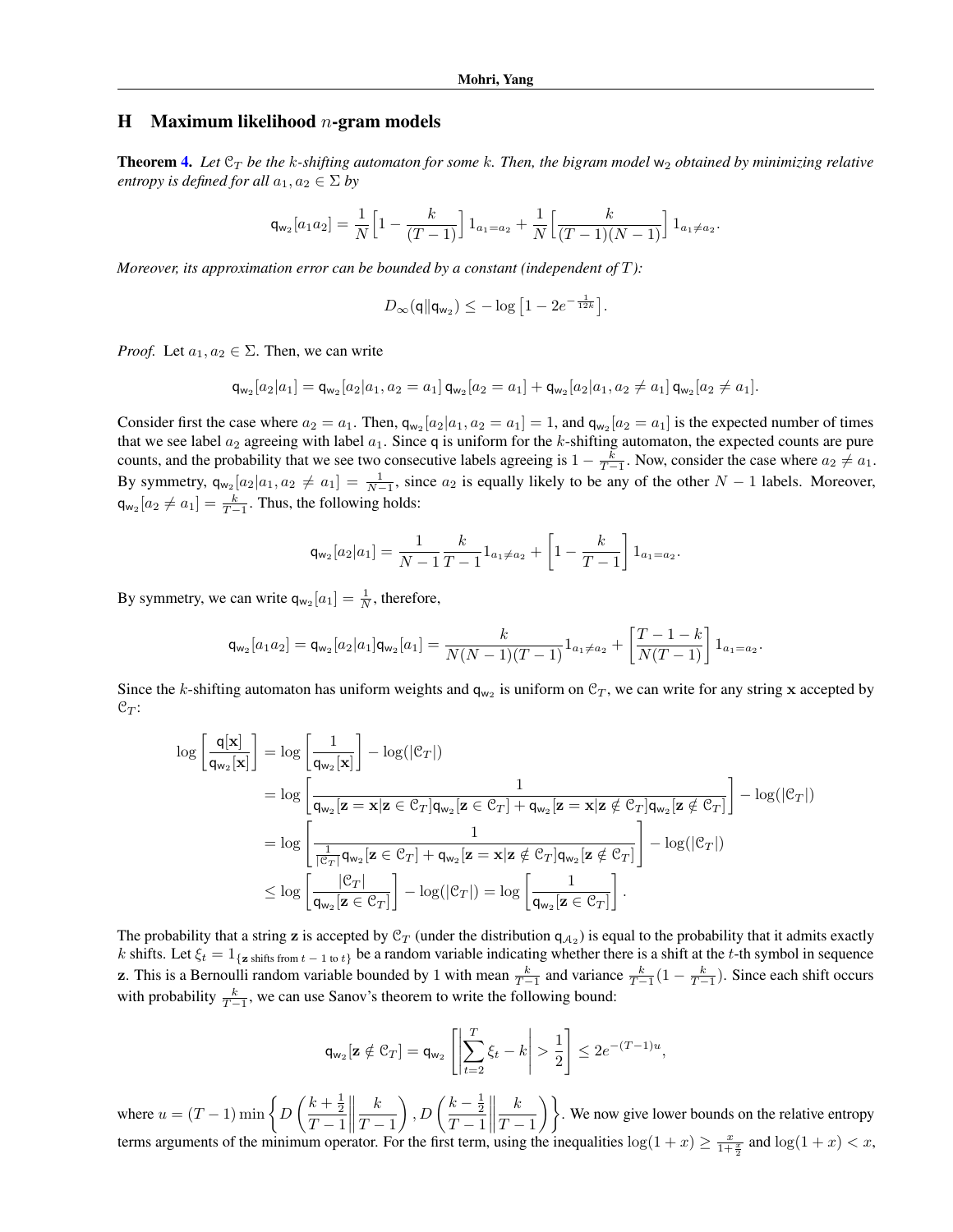we can write

$$
-D\left(\frac{k+\frac{1}{2}}{T-1}\middle|\frac{k}{T-1}\right)
$$
  
=  $\left(1+\frac{1}{2k}\right)\frac{k}{T-1}\log\frac{1}{1+\frac{1}{2k}} + \left(1-\frac{k}{T-1}-\frac{1}{2k}\frac{k}{T-1}\right)\log\left(1+\frac{\frac{1}{2k}\frac{k}{T-1}}{1-\frac{k}{T-1}-\frac{1}{2k}\frac{k}{T-1}}\right)$   

$$
\leq \left(1+\frac{1}{2k}\right)\frac{k}{T-1}\frac{-\frac{1}{2k}}{1+\frac{1}{4k}} + \left(1-\frac{k}{T-1}-\frac{1}{2k}\frac{k}{T-1}\right)\frac{\frac{1}{2k}\frac{k}{T-1}}{1-\frac{k}{T-1}-\frac{1}{2k}\frac{k}{T-1}}
$$
  
=  $\frac{1}{2k}\frac{k}{T-1}\left(1-\frac{1+\frac{1}{2k}}{1+\frac{1}{4k}}\right) = \frac{-\frac{1}{8k^2}\frac{k}{T-1}}{1+\frac{1}{4k}} = \frac{-\frac{1}{4k^2}\frac{k}{T-1}}{2+\frac{1}{4k}} \leq -\frac{1}{12k(T-1)}.$ 

Similarly, we can write:

$$
- D \left( \left( 1 - \frac{1}{2k} \right) \frac{k}{T - 1} \middle\| \frac{k}{T - 1} \right)
$$
  
=  $\left( 1 - \frac{1}{2k} \right) \frac{k}{T - 1} \log \frac{1}{1 - \frac{1}{2k}} + \left[ 1 - \frac{k}{T - 1} + \frac{1}{2k} \frac{k}{T - 1} \right] \log \left[ 1 - \frac{\frac{1}{2k} \frac{k}{T - 1}}{1 - \frac{k}{T - 1} + \frac{1}{2k} \frac{k}{T - 1}} \right]$   

$$
\leq \left[ \frac{1}{2k} - \frac{1}{8k^2} \right] \frac{k}{T - 1} + \left[ 1 - \frac{k}{T - 1} + \frac{1}{2k} \frac{k}{T - 1} \right] \frac{-\frac{1}{2k} \frac{k}{T - 1}}{1 - \frac{k}{T - 1} + \frac{1}{2k} \frac{k}{T - 1}}
$$
  
=  $-\frac{\frac{1}{4k^2} \frac{k}{T - 1}}{2} = -\frac{1}{8k(T - 1)}.$ 

Using these inequalities, we can further bound the approximation error in the regret bound by:

$$
\log\left[\frac{1}{\mathsf{q}_{\mathsf{w}_2}[\mathbf{z}\in\mathcal{C}_T]}\right] \leq \log\left[\frac{1}{1-2e^{-\frac{1}{12k}}}\right] = -\log\left(1-2e^{-\frac{1}{12k}}\right),
$$

which completes the proof.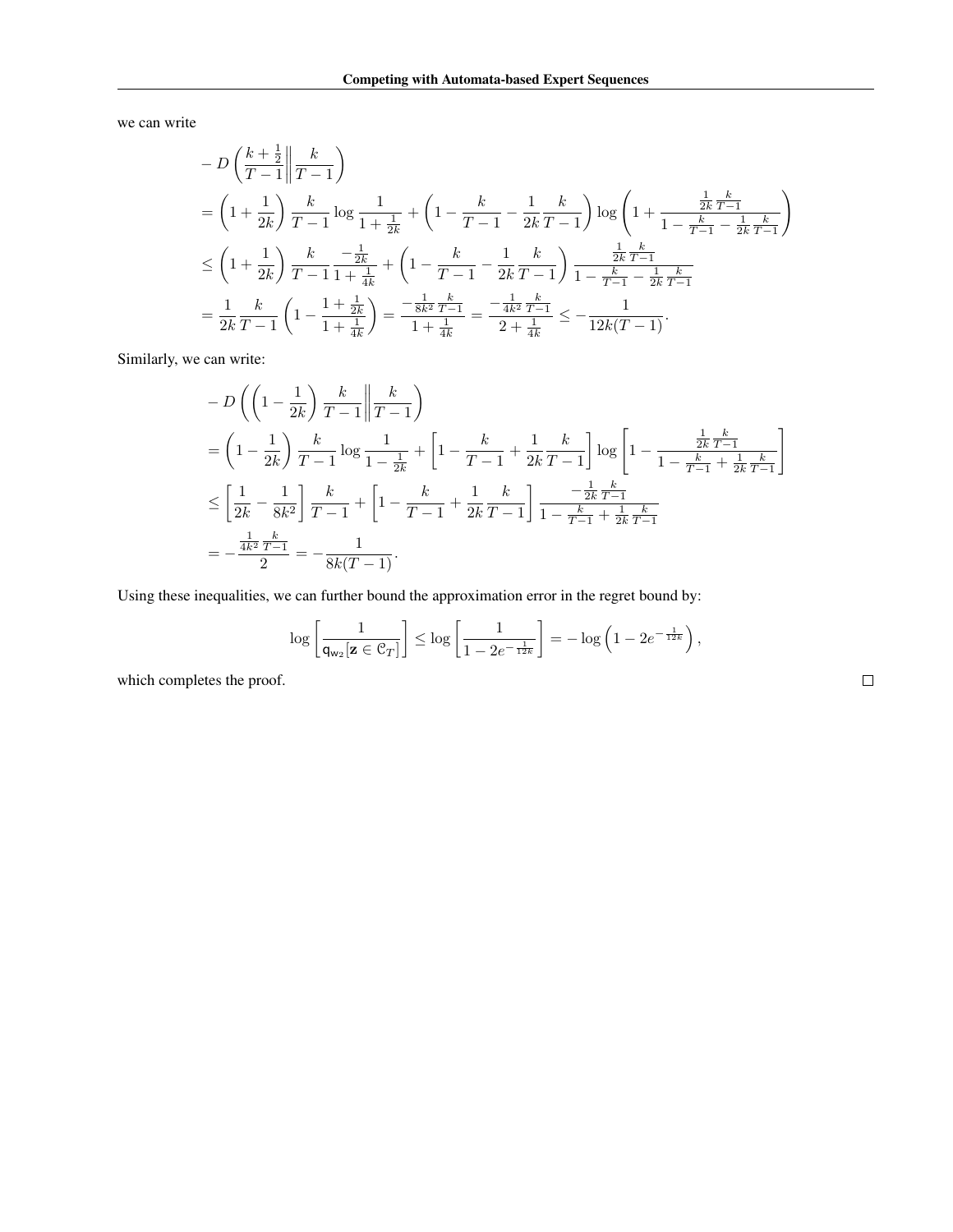# I Extension to sleeping experts

In this section, we present AWAKEAWM, a path-based weighted majority algorithm that generalizes the algorithms in [Freund et al., 1997] to arbitrary families of expert sequences. Like AWM, AWAKEAWM maintains a set of weights over all the paths in the input automaton. At each round  $t$ , the algorithm performs a weighted majority-type update. However, it normalizes the weights so that the total weight of the awake set remains unchanged. This prevents the algorithm from "overfitting" to experts that have been asleep for many rounds. The pseudocode of AWAKEAWM is provided as Algorithm 7, and it is accompanied by the following theoretical guarantee.

**Theorem 6** (Regret Bound for AWAKEAWM). Let K denote the number of accepting paths of  $\mathcal{C}_T = \mathcal{C} \cap \mathcal{S}_T$ , and for each  $t \in [T]$ , let  $A_t \subseteq \Sigma$  denote the set of experts that are awake at time t. Then for any distribution  $u \in \Delta_K$ , AWAKEAWM *admits the following unweighted regret guarantee:*

$$
\sum_{t=1}^{T} \sum_{\mathbf{x} \in \mathcal{C}_T \cap A_t} \mathbf{u}[\mathbf{x}] \mathop{\mathbb{E}}_{a \sim \mathbf{p}_t^A} [l_t[a]] - \sum_{t=1}^{T} \sum_{\mathbf{x} \in \mathcal{C}_T \cap A_t} \mathbf{u}[\mathbf{x}] l_t[\mathbf{x}[t]]
$$
  

$$
\leq \frac{\eta}{8} \sum_{t=1}^{T} \mathbf{u}(A_t) + \frac{1}{\eta} \log(K).
$$

*Proof.* As in the proof of Theorem 1, for every  $t \in [T]$  and  $\mathbf{x} \in \Sigma^{T}$ , let  $w_t[\mathbf{x}]$  denote the sequence weight defining  $q_t$  via normalization,  $q_t[\mathbf{x}] = \frac{w_t[\mathbf{x}]}{\sum_{\mathbf{x}} w_t[\mathbf{x}]}$ . Moreover, let  $q_t^{A_t}$  be the distribution induced over sequences in with labels that awake at time t, so that for every sequence  $\mathbf{x} \in \mathcal{C}_T$  with  $\mathbf{x}[t] \in A_t$ ,  $\mathbf{q}_t^{A_t}[\mathbf{x}] = \frac{\mathbf{q}_t[\mathbf{x}]}{\sum_{\mathbf{x} \in \mathcal{C}_T \colon \mathbf{x}[t] \in A_t} \mathbf{q}_t[\mathbf{x}]}$ , and for every sequence  $\mathbf{x} \in \mathcal{C}_T$ with  $\mathbf{x}[t] \notin A_t$ ,  $q_t^{A_t}[\mathbf{x}] = 0$ .

Notice that by design, if a sequence  $x \in \mathcal{C}_T$  has a label that isn't awake at time  $t$ ,  $x[t] \notin A_t$ , then  $q_{t+1}[x] = q_t[x]$ , since we do not update that edge.

Moreover, by the normalization scheme,  $\sum_{\mathbf{x} \in \mathcal{C}_T \colon \mathbf{x}[t] \notin A_t} \mathbf{q}_{t+1}[\mathbf{x}] = \sum_{\mathbf{x} \in \mathcal{C}_T \colon \mathbf{x}[t] \notin A_t} \mathbf{q}_t[x]$ .

Now let  $u \in \Delta_K$ . Then we can write

$$
D(\mathbf{u}||\mathbf{q}_{t}) - D(\mathbf{u}||\mathbf{q}_{t+1})
$$
\n
$$
= \sum_{\mathbf{x} \in \mathcal{C}_{T}} \mathbf{u}[\mathbf{x}] \log \frac{\mathbf{q}_{t+1}[\mathbf{x}]}{\mathbf{q}_{t}[\mathbf{x}]}
$$
\n
$$
= \sum_{x \in \mathcal{C}_{T}: \mathbf{x}[t] \in A_{t}} \mathbf{u}[\mathbf{x}] \log \frac{\mathbf{q}_{t+1}[\mathbf{x}]}{\mathbf{q}_{t}[\mathbf{x}]}
$$
\n
$$
= \sum_{x \in \mathcal{C}_{T} \cap A_{t}} \mathbf{u}[\mathbf{x}] \log \frac{\mathbf{q}_{t+1}^{A_{t}}[\mathbf{x}]}{\mathbf{q}_{t}^{A_{t}}[\mathbf{x}]}
$$
\n
$$
= \sum_{x \in \mathcal{C}_{T} \cap A_{t}} \mathbf{u}[\mathbf{x}] \log \frac{\mathbf{q}_{t+1}^{A_{t}}[\mathbf{x}]}{\mathbf{q}_{t}^{A_{t}}[\mathbf{x}] \sum_{\mathbf{y} \in \mathcal{C}_{T}: \mathbf{y}[t] \in A_{t}} \mathbf{q}_{t}^{A_{t}}[\mathbf{y}] e^{-\eta t_{t}[\mathbf{y}[t]]}
$$
\n
$$
= \sum_{\mathbf{x} \in \mathcal{C}_{T} \cap A_{t}} \mathbf{u}[\mathbf{x}] (-\eta t_{t}[\mathbf{x}[t]]) - \sum_{\mathbf{x} \in \mathcal{C}_{T}: \mathbf{x}[t] \in A_{t}} \mathbf{u}[\mathbf{x}] \log \left( \sum_{\mathbf{y} \in \mathcal{C}_{T}: \mathbf{y}[t] \in A_{t}} \mathbf{q}_{t}^{A_{t}}[\mathbf{y}] e^{-\eta t_{t}[\mathbf{y}[t]]} \right)
$$
\n
$$
\leq -\eta \sum_{\mathbf{x} \in \mathcal{C}_{T} \cap A_{t}} \mathbf{u}[\mathbf{x}] t_{t}[\mathbf{x}[t]] - \sum_{\mathbf{x} \in \mathcal{C}_{T}: \mathbf{x}[t] \in A_{t}} \mathbf{u}[\mathbf{x}] \left( \sum_{\mathbf{y} \sim \mathbf{q}_{t}^{A_{t}}} [-\eta t_{t}[\mathbf{y}[t]]] + \frac{\eta
$$

Thus, by rearranging terms and summing over  $t$ , it follows that

$$
\sum_{t=1}^T \sum_{\mathbf{x} \in \mathcal{C}_T \cap A_t} \mathbf{u}[\mathbf{x}] \mathop{\mathbb{E}}_{a \in \mathbf{p}_t^{A_t}} [\eta l_t[a]] - \sum_{t=1}^T \sum_{\mathbf{x} \in \mathcal{C}_T \cap A_t} \mathbf{u}[\mathbf{x}] l_t[\mathbf{x}[t]] \leq \sum_{t=1}^T \mathbf{u}(A_t) \frac{\eta}{8} + D(\mathbf{u} \| \mathbf{q}_1),
$$